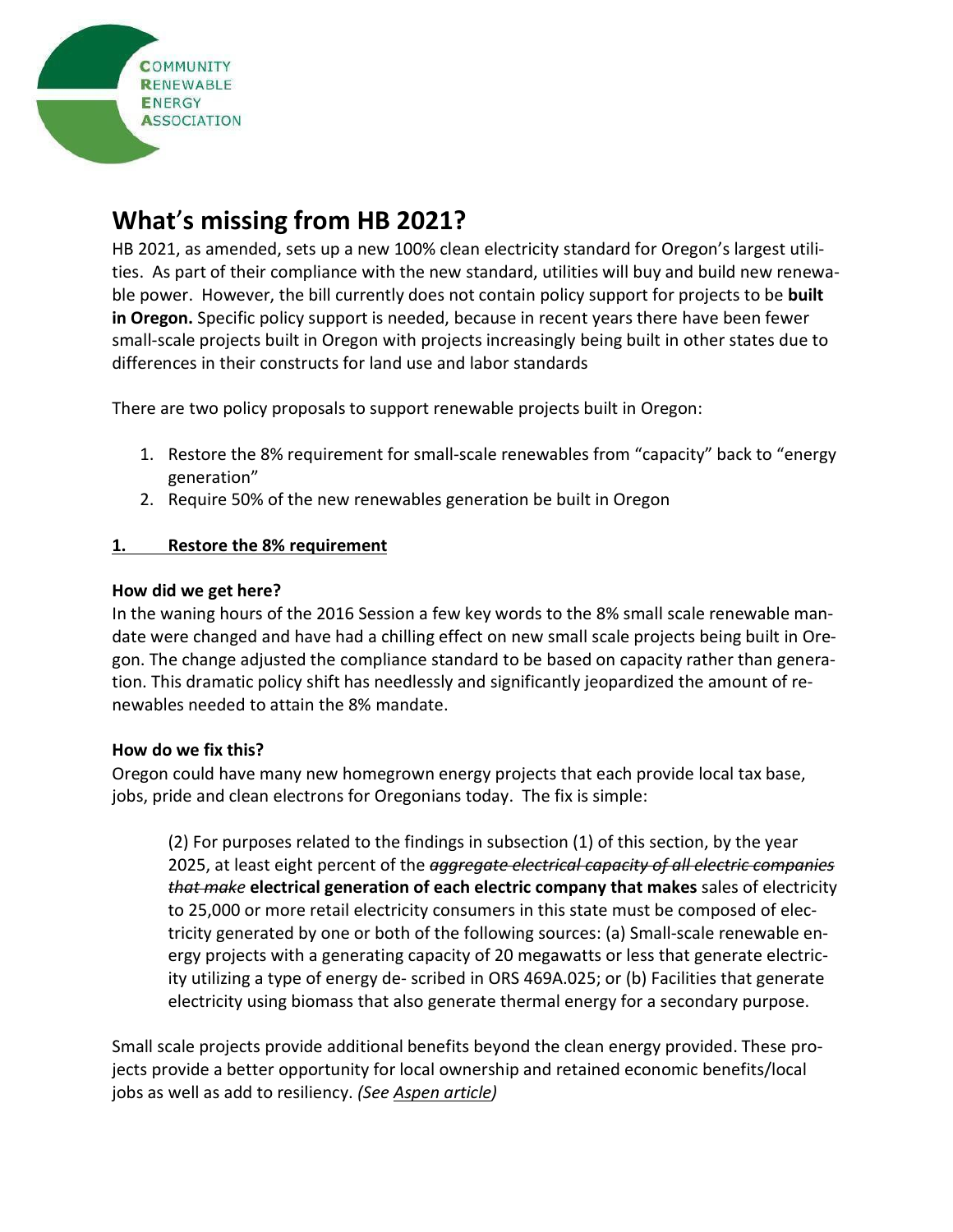

## **What are Small Scale Renewable Energy Projects?**

There are small scale renewable energy projects operating in almost every county of Oregon. These projects under 20 MW represent critical economic development for rural communities. Oregonians want all of the benefits of renewable energy - including that they be developed in their own communities and create local jobs.

For example, in **Hood River County**, agriculture is the largest sector of the local economy, accounting for nearly \$80 million in raw sales. A total of 15,325 acres are farmed in the Hood River Valley. For nearly 30 years, Farmers Irrigation District, a small renewable project, has operated hydropower facilities that help not only generate clean renewable energy for the community, but also helps to reduce the cost of delivering water to farmers and allows them to reinvest in modernizing the entire system. Modern systems also conserve water and generate more water for in-stream flow to protect fish and other vital habitat for species. There is a huge potential to develop similar projects like this in irrigation districts throughout rural Oregon – projects that will help farmers save money, generate clean, renewable energy, conserve water and create badly needed jobs in our local communities.

In **Lakeview**, Oregon Black Cap II is an 8 MW ac (10.5 MW dc) solar photovoltaic plant that sits on approximately 70 acres and will produce annually enough energy to power about 2,000 Oregon homes. The facility uses over 32,000 SolarWorld mono-crystalline panels with SMA inverters, and was built by Swinerton Builders, whose renewable energy division also built the first Black Cap Solar project on an adjacent site. The site enjoys some of the best solar radiation in the Pacific Northwest and received strong support from the communities of Lakeview and Lake County, the Lake County Resources Initiative, and from the Oregon Department of Energy. Electrical labor was supplied by members of the IBEW. The project was developed by Obsidian Renewables, LLC and was purchased by PSEG Solar Oregon, LLC. Power from the project is being sold to PacifiCorp under a long term power purchase agreement.

In the **Deschutes Basin** where Three Sisters and Swalley Irrigation Districts have undergone significant system modernization projects that save farmers money, generate renewable electricity and add water back to our rivers and streams for habitat. These system modernization programs are often made possible because of our ability to develop responsible hydropower generation stations and sell that power back to the grid to power our community's homes and businesses. In the Three Sisters Irrigation District, upgrading the system has not only saved farmers money but has gotten water flowing in Wychus Creek.

In **Baker County** the Joseph family built Lime Wind, a 3MW wind farm on public lands managed by the Bureau of Land Management. With insufficient wind on their ranch they applied to the BLM for a Right-of-Way and were approved to build the first wind farm on public lands in Oregon. The Josephs have just finished their fifth year of operating and maintaining Lime Wind which has added financial support to three families while keeping all wages and profits local. The Josephs are firm believers in having local ownership and management of renewable